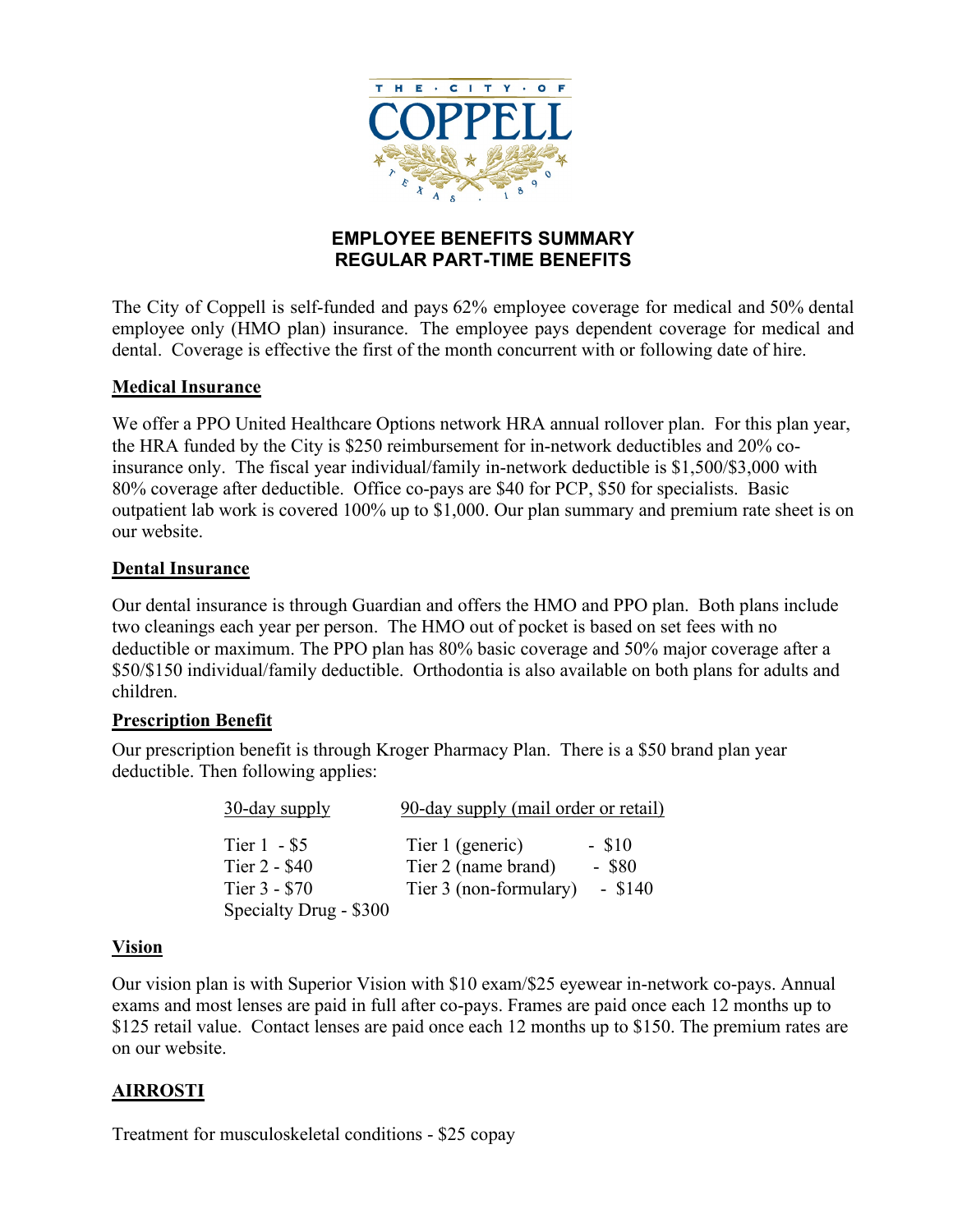# **Additional Benefits Covered by the City:**

Alight - Health Pro Consultant to assist with health care savings and resolution 1800MD - 24/7 Telemedicine for those on our medical plan Cariloop - Caregiving coaching and guidance

## **TMRS (Texas Municipal Retirement System)**

TMRS is your retirement program. Employees contribute 7% of gross earnings each paycheck. The City's match is 2 to 1 upon retirement. TMRS members are vested with 5 years of service. Employees are eligible to retire with 20 years of service or at age 60 with 5 years of service.

### **Holidays**

The City of Coppell has 11 ½ paid holidays per year: New Year's Day, Martin Luther King, Jr. Day, Memorial Day, Juneteenth, Independence Day, Labor Day, Thanksgiving (2  $\frac{1}{2}$  days), Christmas (2 days) and one personal day. Part-time employees are eligible for holiday pay at ½ the hours allowed for full-time employees with the exception of the  $\frac{1}{2}$  day before Thanksgiving, which is the full four hours.

### **Longevity**

The City of Coppell pays \$3 per month for accumulated months of service in a lump sum annually in November.

#### **Compensation Incentive**

The City of Coppell gives part-time employees \$75 per month to apply first towards their medical premium if applicable or invest in our ICMA 457 plan.

#### **Deferred Compensation Plan**

ICMA provides tax-deferred supplemental 457 retirement programs for employees to contribute a portion of their salary, before taxes, to a retirement account.

#### **Flex Spending Section 125**

Part-time employees may participate in the Flexible Benefit Plan, which corresponds to Section 125 of the IRS Code. The plan allows employees to set aside pre-tax dollars to pay for out of pocket medical, dental, vision and related health care expenses. Employees may also elect to contribute to a dependent care reimbursement account through voluntary pre-tax payroll deductions.

#### **Direct Deposit**

Wages paid directly into your checking and/or savings accounts.

#### **Wellness Health Center**

Free to City of Coppell employees and dependents on our medical plan for health coaching and acute care.

# **The CORE**

Free individual and family membership for employees.